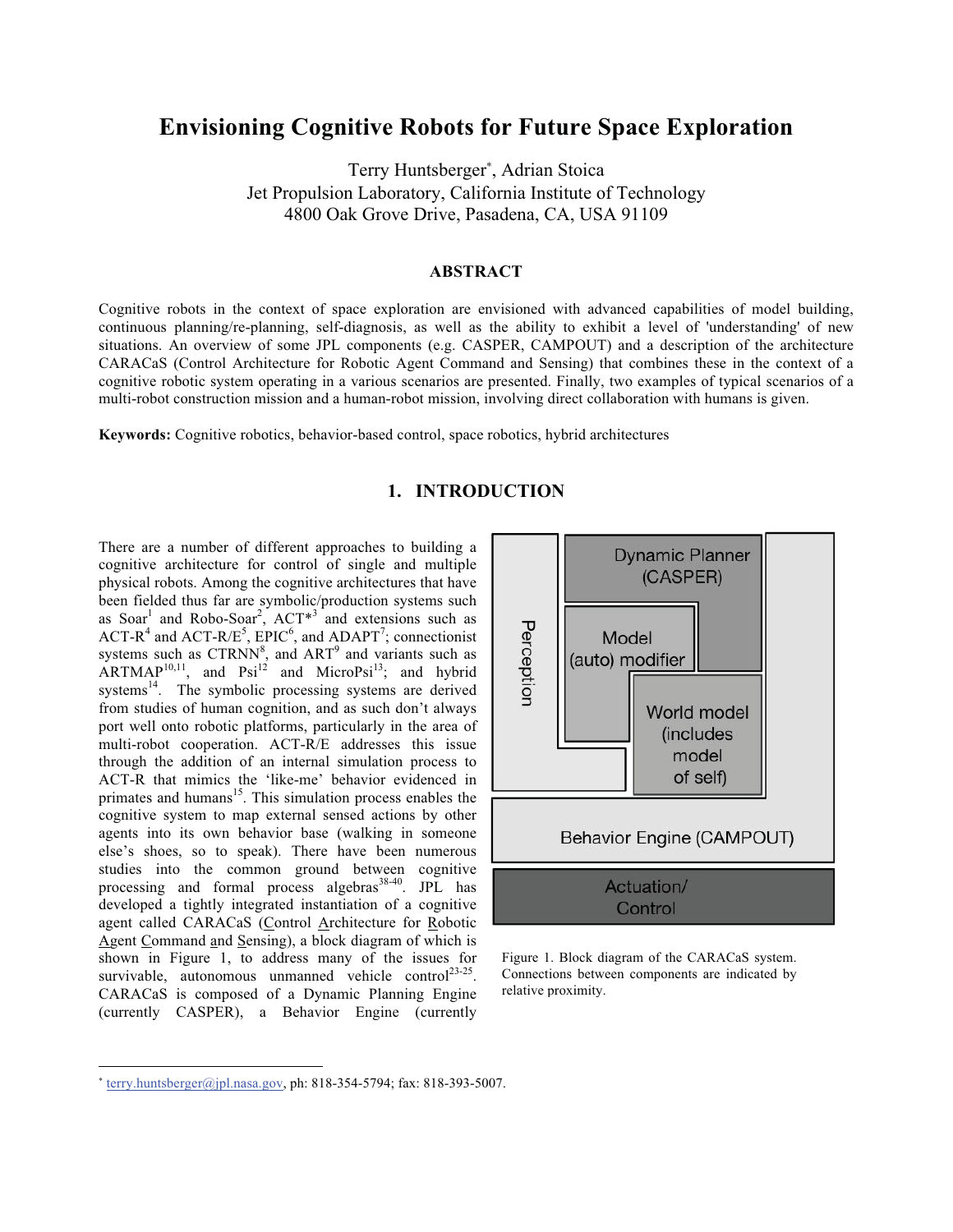CAMPOUT), a Perception Engine, and a World Model. The Behavior Engine in CARACaS is mapped into a process algebra formalism in order to maintain a linear complexity for inferring sensed behaviors of other agents.

This internal simulation process also addresses another key problem that needs to be solved by any "intelligent" system regardless of its level of consciousness, that of being able to operate in new, previously "unseen" contexts - that are not simple small deviations from previously seen contexts, but dramatically different<sup>16</sup>. Such anticipatory capabilities have been studied in the context of organic and robotic systems<sup>17-20</sup>. While small deviations may be handled in a simple interpolation/extrapolation framework (neural, fuzzy, etc), a totally novel context may 'confuse' a robot. Such contexts could be sensing artifacts (e.g. deteriorated sensor/vision chip in which all images get alternating black bars of certain thickness, rendering embedded object recognition routines useless, to seeing objects of very different shape, color and variation in time compared to previously seen/memorized ones). These unseen contexts may require actions that are novel combinations of action primitives. Yet in order to determine how appropriate these combinations are, it is useful to exercise a capability to determine the answer to "what if" type scenarios.

Running an internal simulation with potential robot actions as inputs to a model of the world will generate consequences that are to be evaluated, ranked, and from which optimal actions can be selected. Other "what if" input context may not be initiated by the robot, but by other actors in the world model (e.g. what if I lost one sensory modality, what if another robot comes towards me at high speed, etc). The results of such simulations could be used not only for determining robot behavior, but also for improving its model of the world and raising its own level of capability in the presence of a teacher. In the worst case, the teacher generates only reinforcement (self-guided experimentation may generate similar effects, albeit at higher risks and energy consumption), while in a better case the teacher could suggest "what if" contexts and indicate at least preferences if not exact responses for such contexts. Particularly interesting in the context of implementations of simulation theories is the work by Svensson<sup>21</sup>, which offers the Representation-as-Simulation Hypothesis (RaSH) thesis, seeing simulation processes as off-line representations.

A recent study that evaluated issues associated with remote interaction with an autonomous vehicle within the framework of grounding found that missing contextual information was a recurring problem for the operations team<sup>22</sup>. This missing contextual information led to uncertainty in interpretation of data that was collected and possible errors in how the autonomous vehicle was commanded. The problems that were encountered increased as the remote agent became more and more autonomous through activation of additional capabilities. Behavior of the remotely located autonomous vehicle would not always fit the "mental model" of the operators, leading to inefficient use of the platform.

One of the conclusions of the study was that the common ground would be better established if the autonomous agents could describe what they do and why. This capability is provided if the robotic agents have enough onboard selfawareness to dynamically adjust the information conveyed back to the operator based on a detail level component analysis of requests. A cognitive system that provides a formal mathematical basis for onboard representation of the behavior-based control of autonomous agents, combined with an integrated, adaptive explanation capability can provide common grounding between operator and vehicle.

Fielding robots in space places some restraints on what can be done due to limited computing capabilities, mass and volume constraints, low bandwidth communication channels coupled with oftentimes long delays, and power issues. Several key aspects of a cognitive approach to unmanned vehicle control for space exploration include the handling of the inherently uncertain nature of dynamic surface operations, sensing for hazard detection/avoidance and situation awareness, behaviors for obeying the social rules during interactions with other manned and unmanned vehicles, cooperation among heterogeneous vehicles, onboard resource-based planning for mission operations, integrated system health maintenance for long duration missions, and the human operator command interface. The processes running within CARACaS include *reactive* processes for autonomous safe navigation and path planning, *deliberative* processes for planning and reasoning about complex, possibly conflicting goals during mission operations, and *reflective* processes for resource management and self-preservation.

*Reactive* components in space robotics require deterministic reaction to unanticipated occurrences which can be captured through three components: (1) reacting to the occurrence with an appropriate response, (2) reacting to the occurrence within a predictable timeframe, and (3) providing other system components with updated autonomous vehicle state information. The first requirement is met by using a behavior coordination mechanism based on Multiple Objective Decision Theory (MODT) that guarantees a solution that is "good enough" within mission constraints. The second requirement is met with finite state machines using embedded resource and timing operators to define the tactical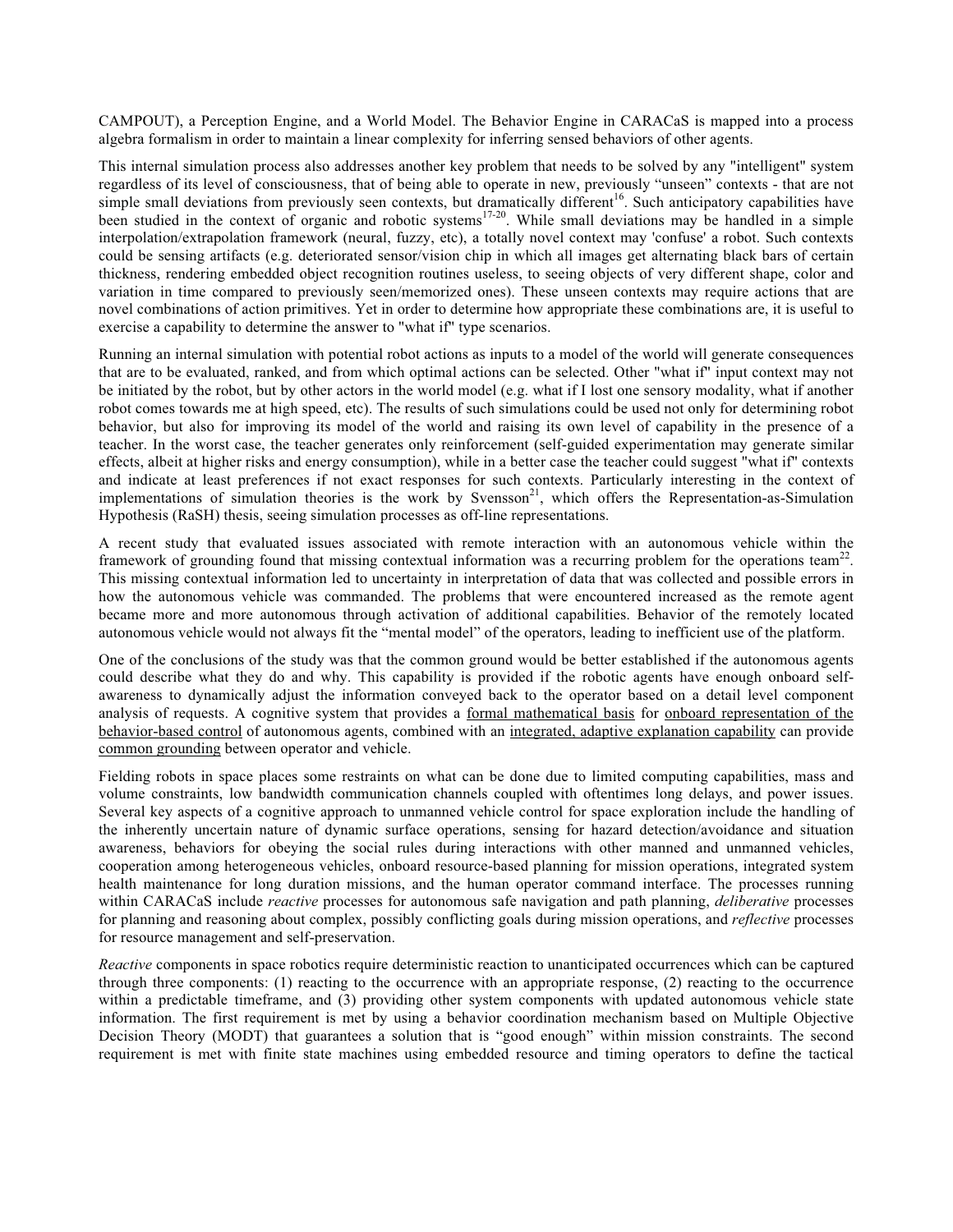behavior network. The third requirement is met by the direct feedback loop from the behavior network to the reasoning/planning components of the system for internal state information transfer using a common shared format.

The next section presents the individual components of CARACaS, followed by a brief discussion of the formal methods used for the implementation in terms of process algebras. This is followed by application of the system to two scenarios, and finally closing with a summary, discussion of results and references.

## **2. COGNITIVE SYSTEM – OVERALL ORGANIZATION**

#### Dynamic Planner

The Dynamic Planner leverages the CASPER (Continuous Activity Scheduling Planning Execution and Replanning) continuous planner<sup>26</sup> developed at JPL. Given an input set of mission goals and the autonomous vehicle's current state, CASPER generates a plan of activities that satisfies as many goals as possible while still obeying relevant resource constraints and operation rules. The "what-if" capabilities of CARACaS are based on the event horizon look-ahead view that CASPER maintains throughout the mission. CASPER has been used to autonomously perform the planning/replanning for the Earth Observation 1 (EO1) satellite<sup>27</sup> continuously since November 2004 and recently won the NASA Software of the Year Award. A description of the autonomous vehicle, including resources and state information, as well as applicable mission and operations rules is encoded in the planner's modeling language. Plans are dynamically updated using an iterative repair algorithm that classifies plan conflicts (such as a resource over-subscription) and resolves them individually by performing one or more plan modifications. CARACaS takes a most-committed, local, heuristic, *iterative repair approach* to producing and modifying plans. This approach gives CARACaS the advantages of 1) allowing the repair algorithm to be applied at any time and on any given plan (abstract or detailed), 2) enabling fast replanning when conditions or goals change, 3) allowing the easy incorporation of heuristics to prune the search space, and 4) incurring less overhead during search since a local repair algorithm does not require the saving of intermediate plans or backtracking points.

#### Behavior Engine

CARACaS leverages the results of previous efforts at JPL in the multi-agent control architecture CAMPOUT (Control Architecture for Multi-robot Planetary Outposts)<sup>28-32</sup> in order to develop behavior composition and coordination mechanisms. CARACaS uses *finite state machines* for composition of the behavior network for any given mission scenarios. These finite state machines give it the capability of producing formally correct behavior kernels that guarantee predictable performance using formal methods (Labeled Transition Systems, see next Section).

For the behavior coordination mechanism (BCM) CARACaS uses a method based on *Multi-Objective Decision Theory (MODT)* that combines recommendations from multiple behaviors to form a set of control actions that represents their consensus. This approach provides for a coordination scheme that allows all behaviors to simultaneously contribute to the control of the system in a cooperative rather than a competitive manner, which explicitly addresses tasks that may have conflicting goals. CARACaS uses the MODT framework<sup>33</sup> coupled with the interval criterion weights method<sup>34,35</sup> to systematically narrow down the set of possible solutions (size of space grows exponentially with the number of actions), producing an output within a time-span that is orders of magnitude faster than a brute force search of the action space.

#### Perception

The Perception Engine leverages algorithms derived from those used onboard the Mars Exploration Rovers (MER) for passive stereo imaging, hazard detection, and visual localization for navigation. Camera models based on polynomial expansions used to correct camera/lens distortions are derived from a series of images obtained during a calibration procedure. A fast stereo algorithm developed at JPL $^{36}$  is used to generate a range map for hazard avoidance and sensing of other agents during the motion.

#### World Model

The World Model in CARACaS is based on explicit state knowledge of the robot and other agents that are in the same environment. The state knowledge of other agents is a mixture of information communicated from the other agents directly depending on bandwidth or through onboard sensing, as well as the anticipated states that are known from the mission plan. In addition, there are short-term-memory and long-term-memory components that interface to the behavior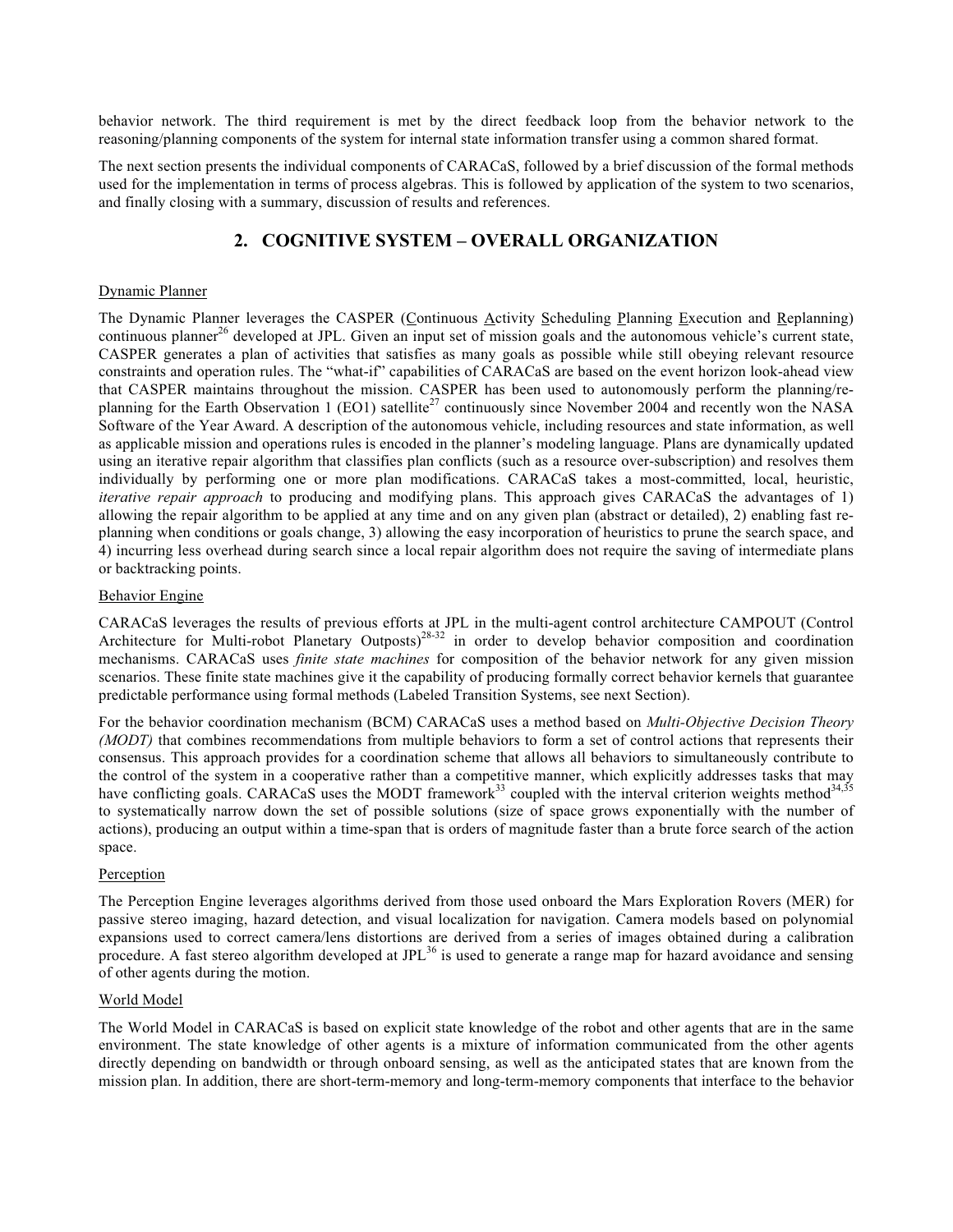engine<sup>37</sup>, the dynamic planner and the perception submodules. There is also a global map of the mission area derived from any map information previously obtained (satellite, etc) supplemented with local sensory inputs from the agent and other agents that are in the area.

The symbolic processing aspects of systems like SOAR are captured in CARACaS through the mapping of the behaviors into a process algebra that provides formal symbolic statement composition and inference operators. The inference operation for the 'like-me' analysis occurs when a sensory measurement is made and compared to the existing behavior base. SOAR is limited to first-order logic operations, whereas the Cost Calculus<sup>41</sup> includes an explicit representation of unknown or uncertain information in the logic operations. The connectionist components of CARACaS are contained in the short term memory of the system, so in some sense CARACaS is a hybrid system.

## **3. COGNITIVE SYSTEM - FORMAL BASIS**

Formal process algebras were originally developed to model and analyze distributed computation and communication processes. These types of processes have common features with the cognitive robotics community such as temporal sequencing, uncertainty representation, self/multi-system awareness, symbolic processing, and perceived cost. Features such as feelings and emotions don't map directly into the process algebras, but can be phrased respectively as internal state awareness and action-urgency.

#### **3.1 Cost Calculus**

A Cost Calculus  $(\text{\$-Calculus})^{41}$  is a model for resource bounded computation based on process algebras that:

- 1. Provides a means for generating incremental solutions for computationally hard, real-life problems
- 2. Provides a uniform representation for the use of uncertain information during the cost-optimization process  $(k\Omega$ -optimization)
- 3. Provides an explicit representation of unobservable behavior (incomplete knowledge about an agent or the environment) using the silent (invisible) action  $\varepsilon$  - particularly important since most sensors have limited range and will not be able to provide all needed information for decision making all of the time
- 4. Currently is the basis for the CCL (Common Control Language) developed under ONR funding used for control of UUV (Unmanned Undersea Vehicles) at the Naval Undersea Warfare Center, Newport<sup>42,43</sup>.

Behaviors are written as \$-expressions organized into 6 sets (maneuver, navigate, communicate, configure, monitor/report, and execute convention). \$-expressions are built using the algebraic operators of send/receive, cost assignment, defined simple/process call and sequential/parallel composition.

The Behavior Engine in CARACaS is mapped to a Cost-Calculus (\$-Calculus) framework<sup>41</sup>, and observed behaviors from other agents are matched to the existing tactical behavior base using well-known bisimulation equivalence relations. Bisimulation equivalences are binary relations between state transition systems, associating systems that behave in the same way in the sense that one system simulates the other and vice-versa. The advantages of this approach with regard to the current state of practice:

- 1. Easy to integrate for testing on autonomous vehicles due to the existing base of tested behaviors already running onboard technology rovers under CARACaS
- 2. Reduced computational complexity with respect to existing algorithms (linear vs. polynomial or exponential) leading to efficient onboard use
- 3. Rigorous mathematical foundation (Process Algebras) that supports analysis
- 4. First approach to explicitly factor in sensing from a moving platform and analysis of actions by other independent agents in the surrounding environment

This approach has been used successfully in a number of different fields, including motor schemas for robotic control and plan recognition in economic processes.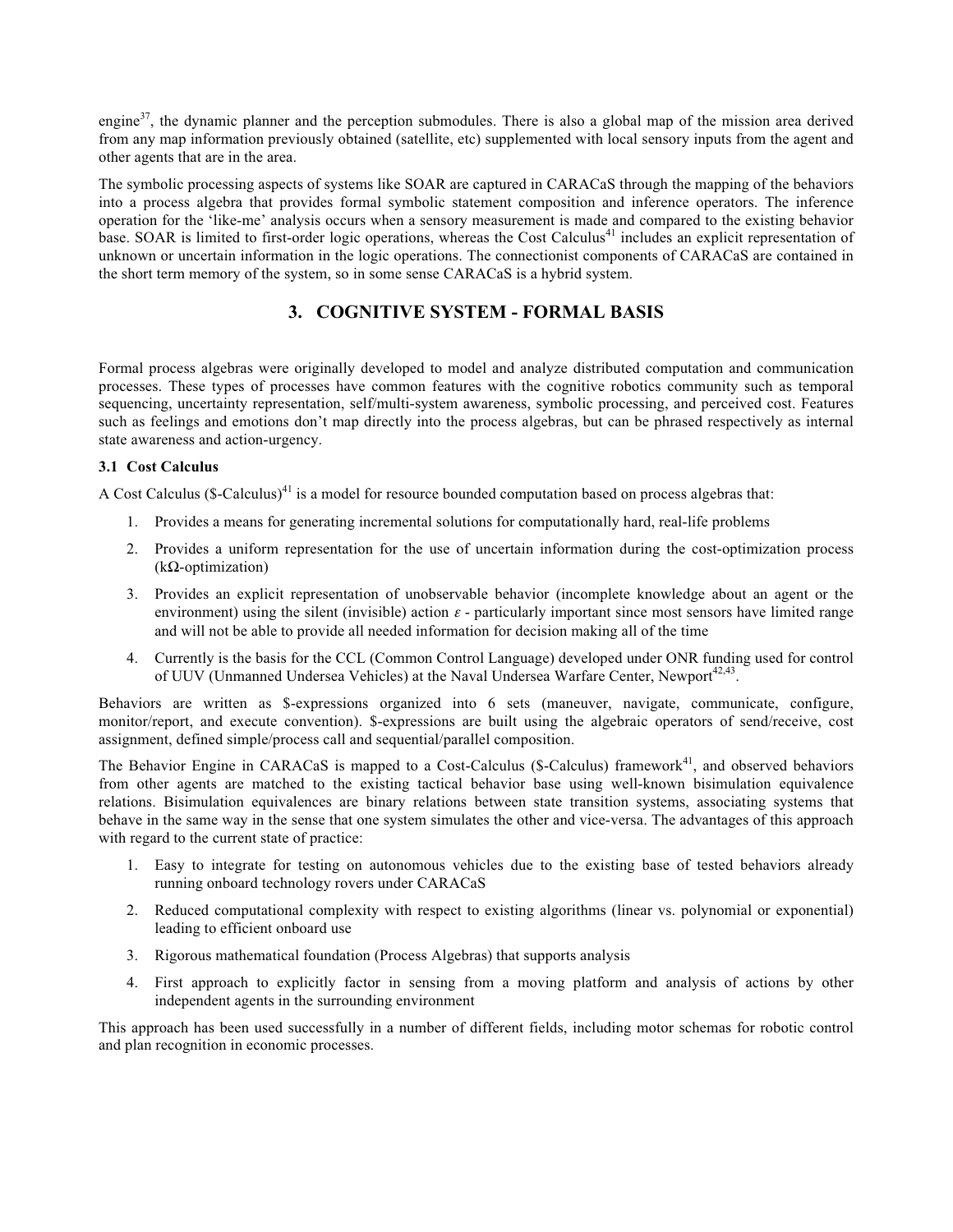#### **3.2 Inference**

For the inference of sensed behaviors, the observation equivalence of behaviors on a single autonomous agent and between two or more agents is done through bisimulation relations:

- 1. Behaviors are formally expressed as a LTS (Labeled Transition System)<sup>44</sup>, and as such, the bisimulation equivalence can be established in linear time<sup>45</sup>
- 2. Linear efficiency enables both onboard and/or offboard use of the technique

#### **3.3 Learning**

For the learning of sensed behaviors that is necessary for common grounding of behavior sequences that were not previously observed or in the command dictionary of the autonomous agent, reinforcement learning of observed behavior patterns is used. Reinforcement learning is a mode of the  $k\Omega$  optimization built into the \$-Calculus and:

- 1. LTS representation used for generation of history of behavior use (similar to networks of Michaud & Matari $c^{46}$ )
- 2. Q-learning update equation is directly represented in the \$-Calculus using cost / general choice and sequential composition operators

Efficient onboard reinforcement learning algorithms have been previously developed at JPL and demonstrated for adaptive behavior in out-door environments on rovers<sup>47,48</sup>. These experiments used "rover health" defined in terms of available power and goal achievement as the objective function for the learning. The Q-learning component was not used because the behavior base is currently relatively small and the sequences built using the sequential composition operators could be exhaustible parsed.

#### **3.4 Explanation capabilities**

For the development of explanation capabilities, a dynamic decision tree decomposition<sup>49</sup> of the observed behaviors is used to generate a set of rules for explanation:

- 1. Decision tree generation uses information gain and pruning to limit the size of the tree
- 2. Rules are evaluated based on hit rates, miss rates, pessimistic error rate, and information gain

An adaptive level of detail is automatically built into this process in that all of the sensory information that led to a behavior is available and can be conveyed to the operator if the Human Machine Interface (HMI) has a detail level of request capability.

#### **3.5 Cognitive skill rating**

ConsScale (*Consciousness Scale*) levels introduced in Arrabales, et al.<sup>16</sup> are used for a qualitative assessment of the cognitive skills of our system characterized by the architecture in Figure 1. The ConsScale levels range from 1 to 11, with 1 (Decontrolled) having no relationships defined between sensors and actions, and 11 (Super-Conscious) having the ability to synchronize and coordinate multiple streams of consciousness. In accordance with the authors' indication that the metric needs to be seen in the context of the application specific domain, our architecture would be at a ConsScale level 6 (Emotional). This includes all levels below, and matches specific Cognitive Skills (CS) detailed in Table I in [Arrabales, et al., 2009] to Level 6: CS<sub>6.1</sub> Self-status assessment (which we do not however interpret as background emotions);  $CS_{6.2}$ : Status assessment (background emotions) cause effects in agent's body;  $CS_{6.3}$  Representation of the effect of emotions in the organism;  $CS_{6.4}$ : Ability to maintain a precise and updated map of body schema;  $CS_{6.5}$ : Abstract learning. The primary difference between human and robotic cognition lies in this redefinition of "emotion" as internal state for the robotic system. The CLS (cumulative level score) of CARACaS is approximately 1.68, while the CQS (cognitive quantitative score) of our system is 101.08 (for comparison, self-consciousness is 200, super-conscious at 1000). The calculation for CSL and CSQ come from equivalent of full level 6.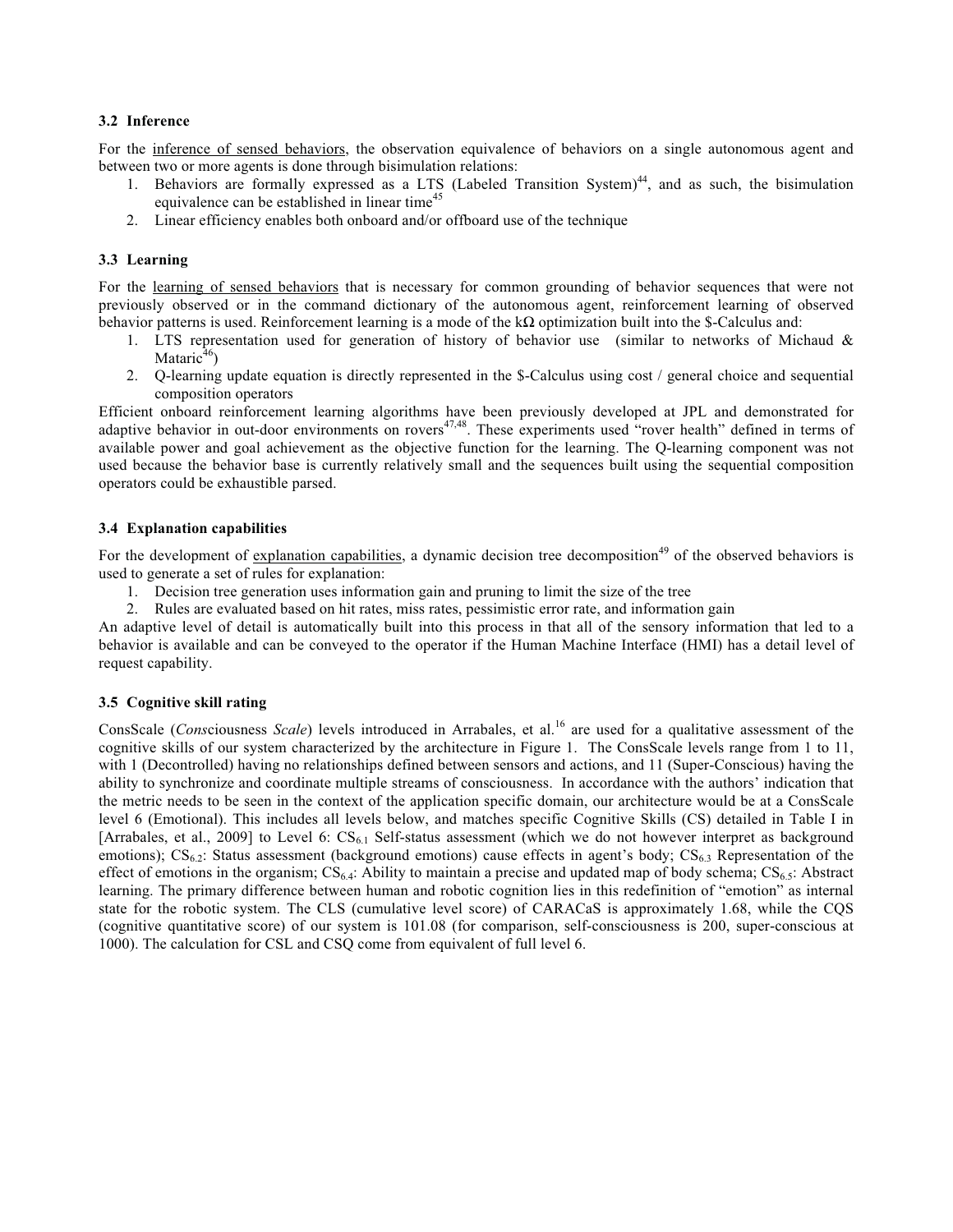

Figure 2: Artist's concept of a variety of surface and on-orbit assembly and construction operations, including truss assembly, component transport, and site preparation. A heterogeneous team of robotic agents are shown, with both wheeled and walking



Figure 3. Coordinated transport of extended container (2.5 meters) by SRR and SRR2K, as performed in Arroyo Seco near JPL. (Left) row transport formation; (Right): column (leaderfollower) transport formation

## **4. SCENARIOS**

#### **4.1 Scenario 1: Multi-robot construction**

Objects that are four to five times the length of a single mobile platform are extremely difficult to manipulate and transport. The *Robot Work Crew (RWC)* concept assumes use of multiple rovers for coordinated operations such as those shown in Figure 2. Operations performed on such an extended payload include using two rovers that are cooperating to carry the beam over uneven terrain, with examples of *row* and *column* transport being shown in Figure 3. CAMPOUT, the behavior-based core of CARACaS, included goal arbitration in the outdoor environment in determining whether to execute *Go-to-Goal*, *Avoid Obstacles*, and *Reconfigure Payload*. These goals were internally represented using a Parallel Composition operator under the \$-Calculus. The goal for the experimental study was the transport of an extended container by two rovers (SRR and SRR2K, the latter being a minimalist mechanization of the first) from a pickup point to a deployment zone that is up to 50 meters away, over unoccluded natural terrain. This was accomplished with a four-phase sequence that involved numerous realignments between the rovers due to load shifting when going over uneven ground. The rovers worked as a team with self-awareness of their roles in the transport process. The rovers anticipated when to make the corrections based on stress loads along the shared beam.

As a general strategy, explicit communication between the rovers was minimized, as reflects possible operational constraints during an actual mission. This tailoring of the communication is facilitated by using the shared container as an implicit means of communication—e.g., relative positions of the rovers are known through the yaw gimbal angle on each rover. Also, we are exploiting natural design constraints of the task where possible to assess useful trades of mechanized cooperation versus explicit closed loop controls (as one example, the use of passive compliance in both grippers along the beam axis). The number of simultaneous goals was kept low (3) in order to emulate a system constrained by limited computational capabilities. The current World Model in CARACaS is not a rich enough representation to be considered fully conscious for Scenario 1, being limited to short-term knowledge of the higher level goals of the construction process beyond the assembly manual for the structure. Full consciousness would include more context knowledge of the purposes of individual sub-components and sub-structures within the construction site.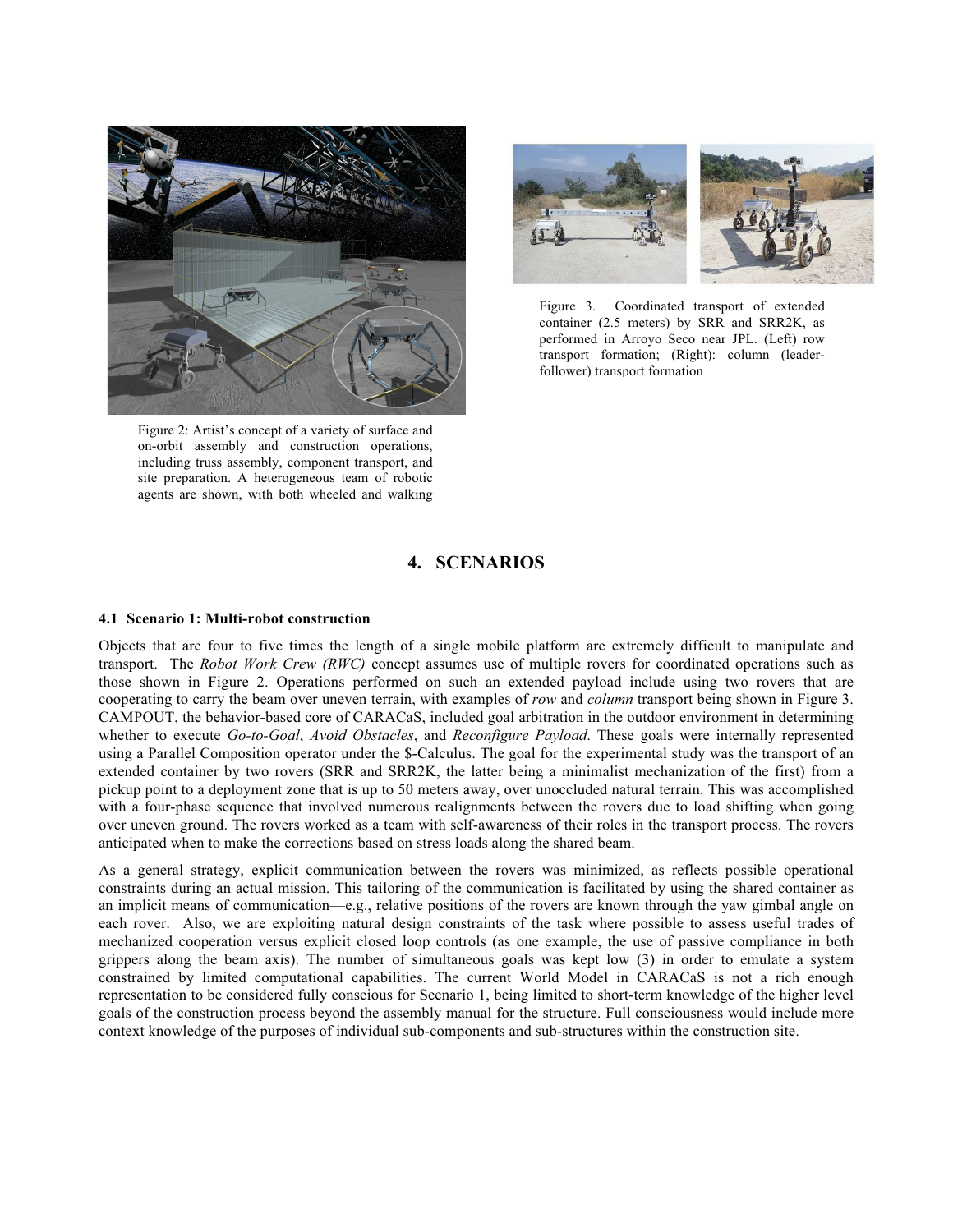

Figure 4. Sketch illustrating two cases in Scenario 3. in which astronauts, either in orbiting spacecraft (left drawing), or on the planetary/lunar surface (right drawing), collaborate with robots, for various operations, such as repair, assembly, etc. .

#### **4.2 Scenario 2: Manned mission, humans collaborating with robots on the surface**

The Scenario focuses on human-robot collaboration, in the context of manned missions and robots operating in-situ on planetary/lunar surface. Astronauts may be interacting from an orbiting spacecraft or directly from surface as illustrated in Figure 4 (or a mixed case in which some astronaut is in orbit and others on the surface).

Being in orbit means that there will be times of direct overhead viewing, and other cases when there would be perhaps an indirect viewing context via other orbiting spacecraft. A better global view is feasible, although at a lower resolution. Local imagery may be transmitted by the robots or other surface infrastructure imposing inherent bandwidth limitations/tradeoffs. A certain degree of teleoperation is possible, the limitation not being communication delays (as it would be if trying to control from Earth) but possibly bandwidth and power restrictions at the robot end. If operation is to continue while satellite is not in view, or during the dark hours, robots need to have a high degree of autonomy.

An important cognitive ability is determining the intent of other entities operating in the environment, which has predictive value. Joint attention (focusing attention to the same target/object that another entity/human is attentive to) assists in determining intent ('mind reading'), and complements other cues, including various communication means such as language communication. There is a body of literature focuses on joined attention (see for example the discussion in Sumioka<sup>50</sup>, and references cited therein). The traditional context is to exploit face expression. However, in the context of astronauts working in EVA suits (extra-vehicular activities) direct face observation by a robot is made difficult by the helmet. In such cases where robots cooperate with astronauts, embodiment of sensors inside the suit that record things such as eye movements (gaze), as well as possibly using biological signals (EEG, EMG, etc), with transmission of the signals to the robot is an alternate approach.

One can conceive that the information about face expression or gaze direction is in fact processed by the EVA suit and broadcast to all participants in the scene, humans or robots, which in this case have to process less information, and also can receive it even if they are in a position in which they could not see the astronaut face directly (e.g. both astronaut and robot looking forward – without the robot needing to continuously alternate/shift gaze from human to object of human attention)

Assume an assembly task. Perception (stereo vision, facilitated by artificial lighting at night) facilitates a situation assessment. The current most important goal is to continue to add beams to a structure under assembly. The Dynamic Planner determines a sequence of behaviors: find the beam in the workspace, retrieve beam, approach assembly structure from direction of next element insertion, insert beam in place, etc. Perception provides recognition of assembly elements (say beams) and their location in the scene, and during the entire process provides the Behavior Engine with context updates, while the Behavior Engine guides perception for retrieving need information, etc. In the context of the higherlevel architecture of human-robot collaboration, one can share roles in determining the next area of assembly structure to be completed, negotiate break times for battery recharge or inspection, or even to determine at a low level which beam to place next. In general an optimization at this level is not only feasible but also advantageous, as illustrated for example in Smith  $51$ .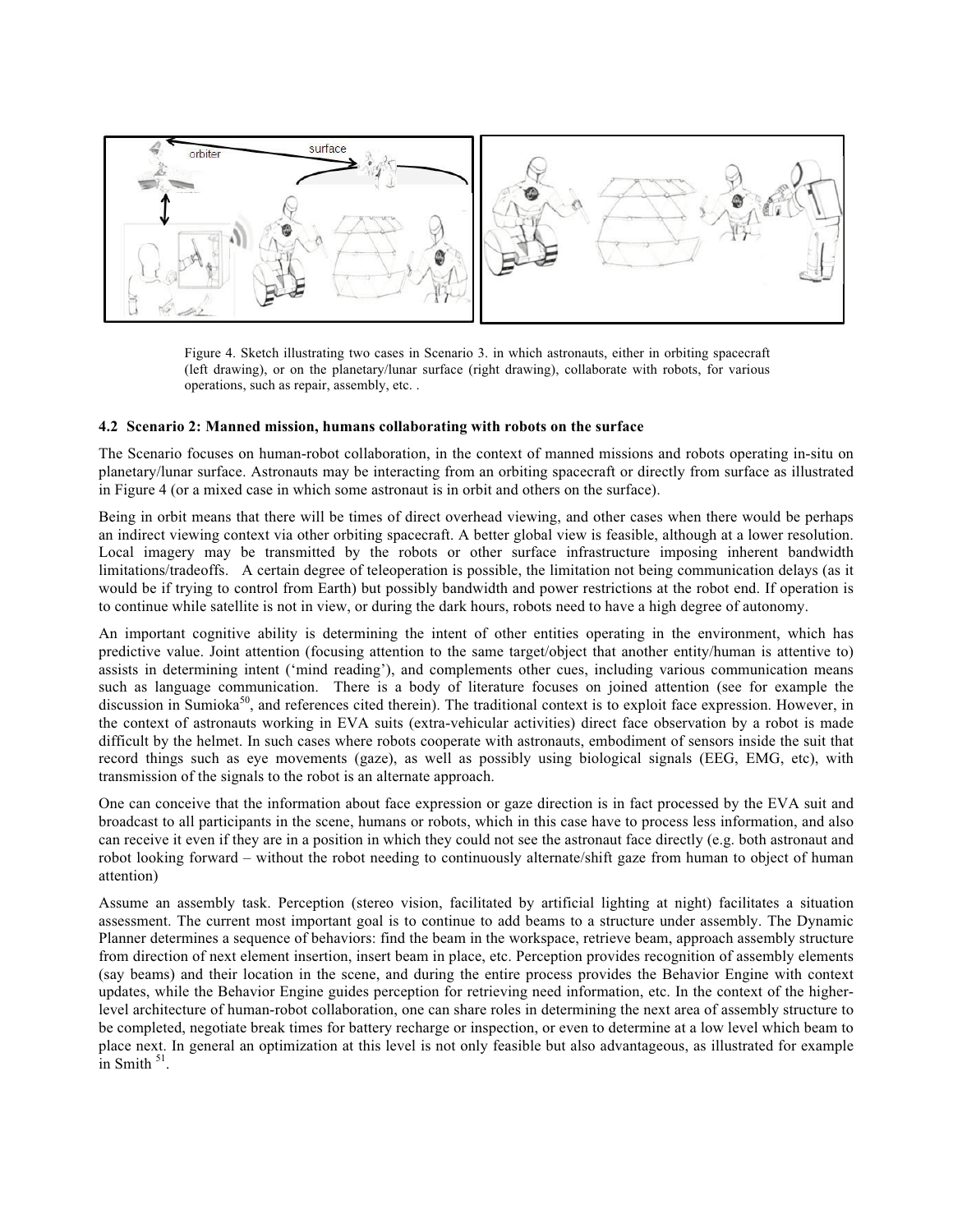The optimization of task allocation between humans and robots becomes even more critical in the context of astronauts cooperating with robots on the surface. The humans have a direct/unobstructed view of the task area, and could more easily teleoperate the robots. Conventional teleoperation is however inefficient and tiring for astronauts. Novel humanrobot interfaces, using biological signals collected by sensors embedded in the suits (such as bio-sleeves collection EMG, bio-caps collecting EEG, etc) would provide friendlier interfaces and higher efficiency in operation, with greater bandwidths. For better efficiency however one should have the astronaut in supervisory or advisory roles to teams of multiple robots. Embedding sensors in the astronaut suit – particularly in the helmet, would allow collection of information about his face expression, including direction of gaze, which would be processed (and combined with verbal and other cues) to infer intent, etc.

The cognitive mechanisms for the assembly task have many aspects in common with multi-robot assembly operations in the previous scenario. Yet, in this case the Planner would take in consideration other aspects including maintaining a safe work environment for the human (a context in which the Behavior Engine would engage safe behaviors of avoiding human proximity, reduction of power level and speed in human proximity) while Perception should, with a high priority obtain information about human position, trajectory, etc. direction of gaze, object manipulate, etc, all these being interpreted and updated in the world model. CARACaS is currently limited in its ability to include human agents, mostly due to the lack of capabilities for inferring human intent directly from sensory input. The behavior base would have to be supplemented in order to emulate "like-me" behavior.

#### **5. SUMMARY**

The cognitive architecture CARACaS was presented and some example space-based scenarios were discussed. CARACaS has been tested extensively on Unmanned Surface Vehicles (USV's) under US Navy contracts as well<sup>23-25</sup>. Cognitive characteristics of self-awareness (each rover knew its role in the team), anticipatory planning (look-ahead projection of the convex hull of the two rover configuration was used to ensure clearance between the ensemble and hazards), and "like-me" behavior (projection along the shared beam was used to project relative orientation and current activities of the other rover) were demonstrated in the field in Scenario 1. Although Scenario 1 can be done using traditional robotic methods, as the complexity of the site increases, higher level consciousness characteristics of the system become important for inferring the state of the rover in order to stay safe in the possibly highly cluttered environment.

CARACaS rated a Level 6 on the qualitative Consciousness Scale of Arrabales<sup>16</sup>, meaning that the system has the ability to generalize its learned behaviors and possesses "feelings" (agent well-being in this case). Current directions include the addition of model modification capabilities so that the World Model will be better able to represent alternate views of the environment around the agents. Explanation capabilities are limited to report of states within the sequences, and need a more intuitive grounding within the overall goal of the construction task. Also, the development and testing of alternate command methods such as gestures and teaching by example are currently being investigated.

#### **ACKNOWLEDGMENTS**

This work was carried out at the Jet Propulsion Laboratory, California Institute of Technology, under a contract with the National Aeronautics and Space Administration. The authors would like to thank Dr. Neville Marzwell of the Advanced Programs Office at JPL for the initial support of the work and further funding under Contract N0001410IP20075 from the Office of Naval Research. We would also like to thank members of the Mobility and Robotic Systems Section at JPL for their support in the development of CARACaS.

#### **REFERENCES**

- [1] Laird, J.E., Newell, A. and Rosenbloom, P.S., "SOAR: An Architecture for General Intelligence," Artificial Intelligence 33, 1-64 (1987).
- [2] Laird, J.E., Yager, E.S., Hucka, M. and Tuck, C.M., "Robo-SOAR: An Integration of External Interaction, Planning, and Learning Using SOAR," [Toward Learning Robots], MIT Press, Cambridge, MA, 113-130 (1993).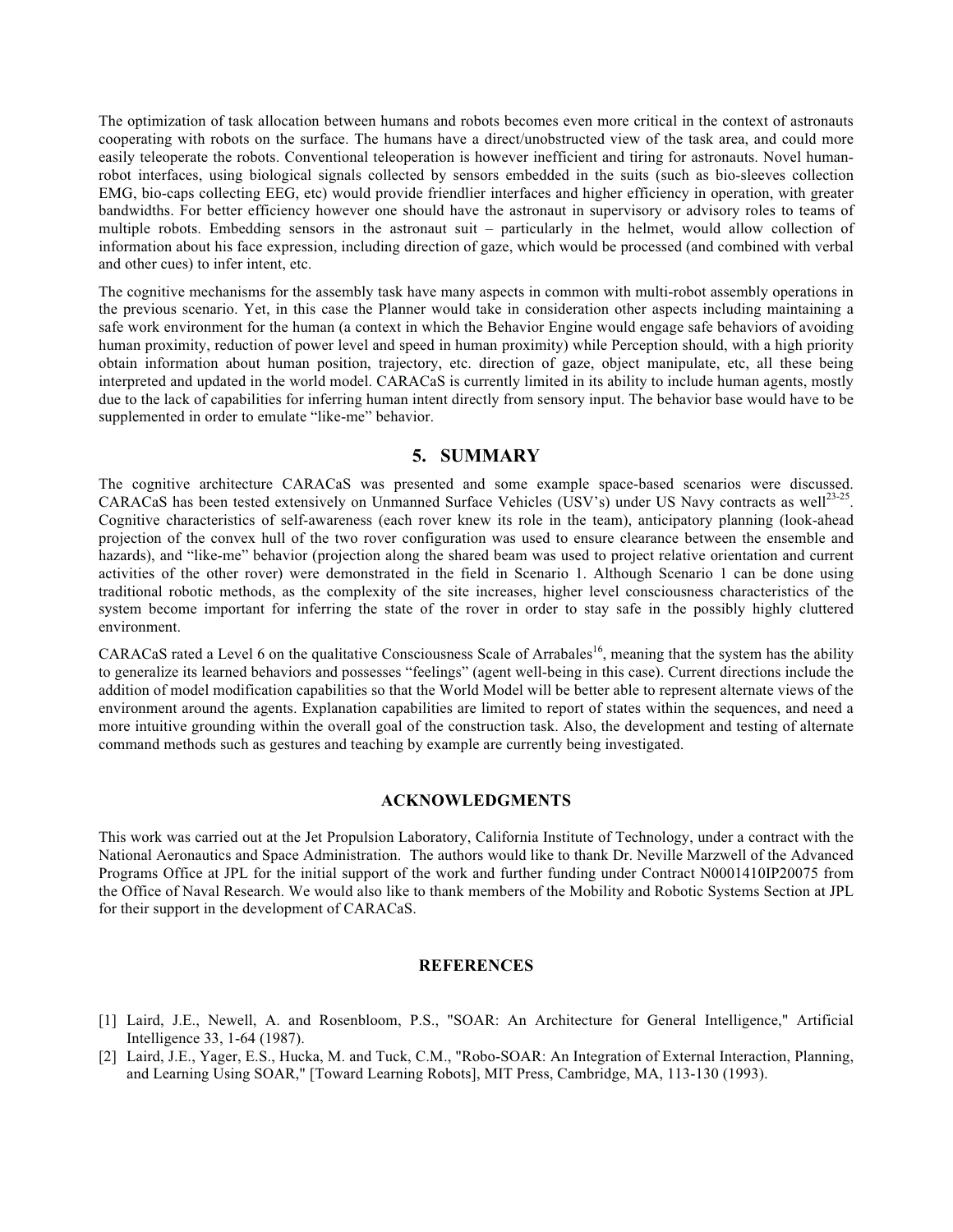- [3] Anderson, J.R., [The Architecture of Cognition], Harvard University Press, Cambridge, MA, (1983).
- [4] Anderson, J.R., Matessa, M. and Lebiere, C., "ACT-R: A Theory of Higher Level Cognition and its Relation to Visual Attention," Human-Computer Interaction 12(4), 439-462 (1997).
- [5] Kennedy, W. G., Bugajska, M. D., Harrison, A. M., Trafton, J. G., "'Like-Me' Simulation as an Effective and Cognitively Plausible Basis for Social Robotics," International Journal of Social Robotics 1(2), 181-194 (2009).
- [6] Meyer, D.E. and Kieras, D.E., "A Computational Theory of Executive Cognitive Processes and Multiple Task Performance: Part 1. Basic Mechanisms," Psychological Review 104, 3-65 (1997).
- [7] Benjamin, D.P., Lyons, D. and Lonsdale, D., "ADAPT: A Cognitive Architecture for Robotics," Proc. 2004 International Conference on Cognitive Modeling (ICCM)*,* (2004).
- [8] Beer, R. D., "Toward the evolution of dynamical neural networks for minimally cognitive behavior," Proceedings of the Fourth International Conference on Simulation of Adaptive Behavior : From Animals to Animats 4, 421-429 (1996).
- [9] Grossberg, S., "The Link Between Brain, Learning, Attention, and Consciousness," Consciousness and Cognition 8, 1-44 (1997).
- [10]Carpenter, G., "Distributed Learning, Recognition, and Prediction by ART and ARTMAP Neural Networks," Neural Networks 10, 1473-1494 (1997).
- [11]Carpenter, G., "Large-Scale Neural Systems for Vision and Cognition," Proc. International Joint Conference on Neural Networks, 454-459 (2009).
- [12]Bach, J., [Principles of Synthetic Intelligence Psi: An Architecture of Motivated Cognition], Oxford University Press, New York & Cary, NC, 241-248 (2009).
- [13]Bach, J., Bauer, C. and Vuine, R., "MicroPsi: Contributions to a Broad Architecture of Cognition," Lecture Notes in Computer Science 4314, 7-18 (2007).
- [14][Computational Architectures Integrating Neural and Symbolic Processes: A Perspective on the State of the Art], (ed. R. Sun and L.A. Bookman), Kluwer Academic Publishers, Needham, MA (1994).
- [15]Meltzoff, A. N., "'Like Me': A Foundation for Social Cognition," Developmental Science 10(1), 126–134 (2007).
- [16]Arrabales, R., Ledezma, A. and Sanchis, A., "Establishing a Roadmap and Metrics for Conscious Machines Development," Proc.  $8<sup>th</sup>$  Int. Conf. on Cognitive Informatics (ICCI 2009), 94-101 (2009).
- [17]Cassimatis, N. L., Trafton, J., G., Bugajska, M. D., & Schultz, A. C., (2004). "Integrating Cognition, Perception and Action through Mental Simulation in Robots," Journal of Robotics and Autonomous Systems 49(1-2), 13-23 (2004).
- [18] Pezzulo, G. "Anticipation and Future-Oriented Capabilities in Natural and Artificial Cognition," Lecture Notes in Computer Science 4850, 257-270 (2007).
- [19]Morse, A.F., Lowe, R. and Ziemke, T., "A Neurocomputational Model of Anticipation and Sustained Inattentional Blindness in Hierarchies," Lecture Notes in Computer Science 5499, 152-169 (2009).
- [20] Stepp, N. and Turvey, M.T., "On Strong Anticipation," Cognitive Systems Research 11(2), 148-164 (2010).
- [21] Svensson, H., [Embodied Simulation as Off-Line Representation], Licentiate of Philosophy Thesis, Department of Computer and Information Science, Linköpings Universitet, Linköping, Sweden, (2007).
- [22] Stubbs, K., Hinds, P. and Wettergreen, D., "Challenges to Grounding in Human-Robot Collaboration: Errors and Miscommunications in Remote Exploration Robotics," CMU Technical Report, CMU-RI-TR-06-32, (2006).
- [23]Huntsberger, T., Aghazarian, H., Castano, A., Woodward, G., Padgett, C., Gaines, D. and Buzzell, C., "Intelligent Autonomy for Unmanned Sea Surface and Underwater Vehicles," Proc. AUVSI North America 2008 Unmanned Vehicles Conference, (2008).
- [24]Huntsberger, T., Aghazarian, H., Gaines, D., Garrett, M. and Sibley, G., "Autonomous Operation of Unmanned Surface Vehicles (USV's)," Proc. IEEE ICRA Workshop on Robots in Challenging and Hazardous Environments, (2007).
- [25]Hansen, E., Huntsberger, T. and Elkins, L., "Autonomous Maritime Navigation Developing Autonomy Skill Sets for USVs," Proc. SPIE Defense and Security Symposium 2006, (2006).
- [26]Chien, S., Knight, R., Stechert, A., Sherwood, R. and Rabideau, G., "Using Iterative Repair to Improve the Responsiveness of Planning and Scheduling," Proceedings of the Fifth International Conference on Artificial Intelligence Planning and Scheduling (AIPS-2000*)*, (2000).
- [27]Chien, S., Sherwood, R., Tran, D., Castano, R., Cichy, B., Davies, A., Rabideau, G., Tang, N., Burl, M., Mandl, D., Frye, S., Hengemihle, J., Agostino, J., Bote, R., Trout, B., Shulman, S., Ungar, S., Van Gaasbeck, J., Boyer, D., Griffin, M., Burke, H., Greeley, R., Doggett, T., Williams, K., Baker, V. and Dohm, J., "Autonomous Science on the EO-1 Mission," Proc. of the Intern. Sympos. on Artificial Intelligence, Robotics, and Automation in Space (i-SAIRAS 2003), (2003).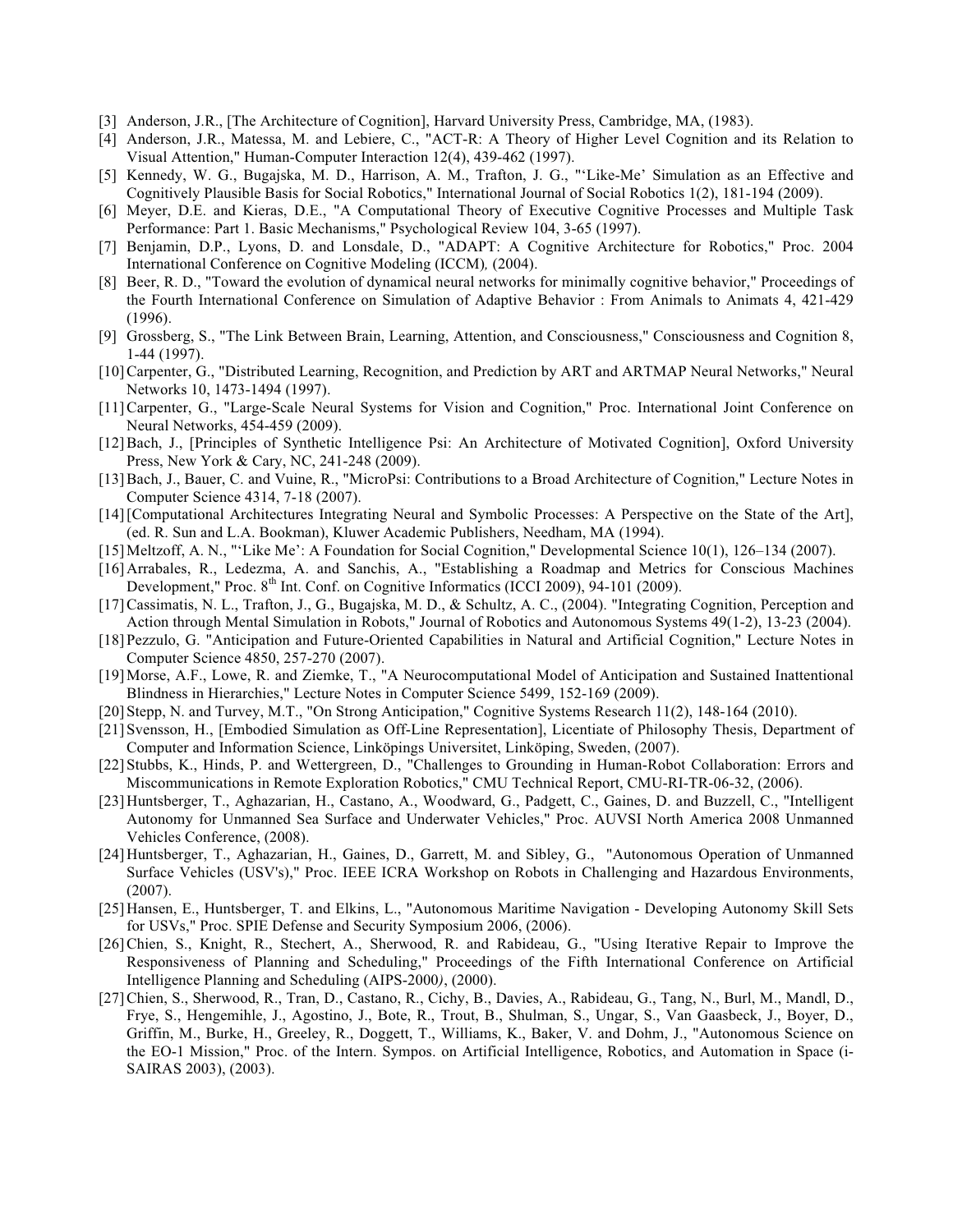- [28] Stroupe, A., Okon, A., Robinson, M., Huntsberger, T., Aghazarian, H. and Baumgartner, E., "Sustainable Cooperative Robotic Technologies for Human and Robotic Outpost Infrastructure Construction and Maintenance," Autonomous Robots 20(2), 113-123 (2006).
- [29]Huntsberger, T.L., Trebi-Ollennu, A., Aghazarian, H., Schenker, P.S., Pirjanian, P. and Nayar, H.D., "Distributed Control of Multi-Robot Systems Engaged in Tightly Coupled Tasks," Autonomous Robots 17, 79-92 (2004).
- [30]Huntsberger, T., Pirjanian, P., Trebi-Ollennu, A., Nayar, H.D., Aghazarian, H., Ganino, A., Garrett, M., Joshi, S.S and Schenker, P.S., "CAMPOUT: A Control Architecture for Tightly Coupled Coordination of Multi-Robot Systems for Planetary Surface Exploration," IEEE Trans. Systems, Man & Cybernetics, Part A: Systems and Humans, Special Issue on Collective Intelligence 33(5), 550-559 (2003).
- [31]Huntsberger, T., Cheng, Y., Baumgartner, E.T., Robinson, M. and Schenker, P.S., "Sensory Fusion for Planetary Surface Robotic Navigation, Rendezvous, and Manipulation Operations," Proc. Intern. Conf. on Advanced Robotics (ICAR'03*)*, 1417-1424 (2003.
- [32]Huntsberger, T., Aghazarian, H., Cheng, Y., Baumgartner, E.T., Tunstel, E., Leger, C., Trebi-Ollennu, A. and P.S. Schenker, P.S., "Rover Autonomy for Long Range Navigation and Science Data Acquisition on Planetary Surfaces," Proc. IEEE International Conf. on Robotics and Automation (ICRA2002), 3161-3168 (2002).
- [33] Pirjanian, P., "Multiple objective behavior-based control," Journal of Robotics and Autonomous Systems, 31(1-2), 53-60 (2000).
- [34]Benjamin, M.R., "Multi-Objective Autonomous Vehicle Navigation in the Presence of Cooperative and Adversarial Moving Contacts," Proceedings of OCEANS 2002, (2002).
- [35]Benjamin, M.R., [Interval Programming: A Multi-Objective Optimization Model for Autonomous Vehicle Control], Ph.D. Thesis, Department of Computer Science, Brown University, Providence, RI, (2002).
- [36]Matthies, L., "Stereo vision for planetary rovers: Stochastic modeling to near real-time implementation," Int. J. Computer Vision 8, 71-91 (1992).
- [37]Huntsberger, T.L. and Rose, J., ''BISMARC: A Biologically Inspired System for Map-based Autonomous Rover Control,'' Neural Networks 11(7/8), 1497-1510 (1998).
- [38] Forth, J. and Shanahan, M., "Indirect and Conditional Sensing in the Event Calculus," Proc. 16th European Conference on Artificial Intelligence (ECAI 2004), 900-904 (2004).
- [39] Shanahan, M. and Witkowski, M., "Event Calculus Planning Through Satisfiability," Journal of Logic and Computation 14(5), 731-745 (2004).
- [40] Shanahan, M.P, "The Event Calculus Explained," Artificial Intelligence Today, (ed. M.J.Wooldridge and M.Veloso), Springer Lecture Notes in Artificial Intelligence 1600, 409-430 (1999).
- [41]Eberbach, E., "\$-Calculus of Bounded Rational Agents: Flexible Optimization as Search under Bounded Resources in Interactive Systems," Fundamenta Informaticae 68, 47-102 (2005).
- [42]C. M. Buzzell, [A Common Control Language for Multiple Autonomous Undersea Vehicle Cooperation], Master's Thesis, University of Massachusetts Dartmouth, (2004).
- [43]Duarte, C.N., Martel, G.R., Buzzell, C., Komerska, R., Mapparapu, S., Chapel, S., Blidberg, D.R. and Nitzel, R., ''A Common Control Language To Support Multiple Cooperating AUVs,'' Proceedings of the 14th International Symposium on Unmanned Untethered Submersible Technology, (2005).
- [44]Milner, R., ''Operational and Algebraic Semantics of Concurrent Processes,'' in [Handbook of Theoretical Computer Science, Vol. B: Formal Models and Semantics], (ed. J. van Leeuwen), Elsevier and The MIT Press, 1203-1242 (1994).
- [45] Paige, R. and Tarjan, R.E., ''Three partition refinement algorithms,'' SIAM Journal on Computing 16(6), 973–989 (1987).
- [46]Michaud, F. and Mataric, M.J., "Representation of behavioral history for learning in nonstationary conditions," Robotics and Autonomous Systems 29(2-3), 187-200, (1999).
- [47]Huntsberger, T., Aghazarian, H. and Tunstel, E., "Onboard Adaptive Learning for Planetary Surface Rover Control in Rough Terrain," Proc. IEEE International Conference on Robotics and Automation (ICRA2005)*,* (2005).
- [48] Huntsberger, T., "Onboard Learning of Adaptive Behavior: Biologically Inspired and Formal Methods," Proc. 2<sup>nd</sup> Symposium on Learning and Adaptive Behavior in Robotic Systems (LAB-RS2009), (2009)
- [49]Utgoff, P.E., Berkman, N.C. and Clouse, J.A., ''Decision Tree Induction Based on Efficient Tree Restructuring,'' Machine Learning 29(1), 5-44 (1997).
- [50] Sumioka H., Hosoda K. Yoshikawa, Y. and Asada, M., "Acquisition of joint attention through natural interaction utilizing motion cues," Advanced Robotics 21(9), 983-999 (2007).